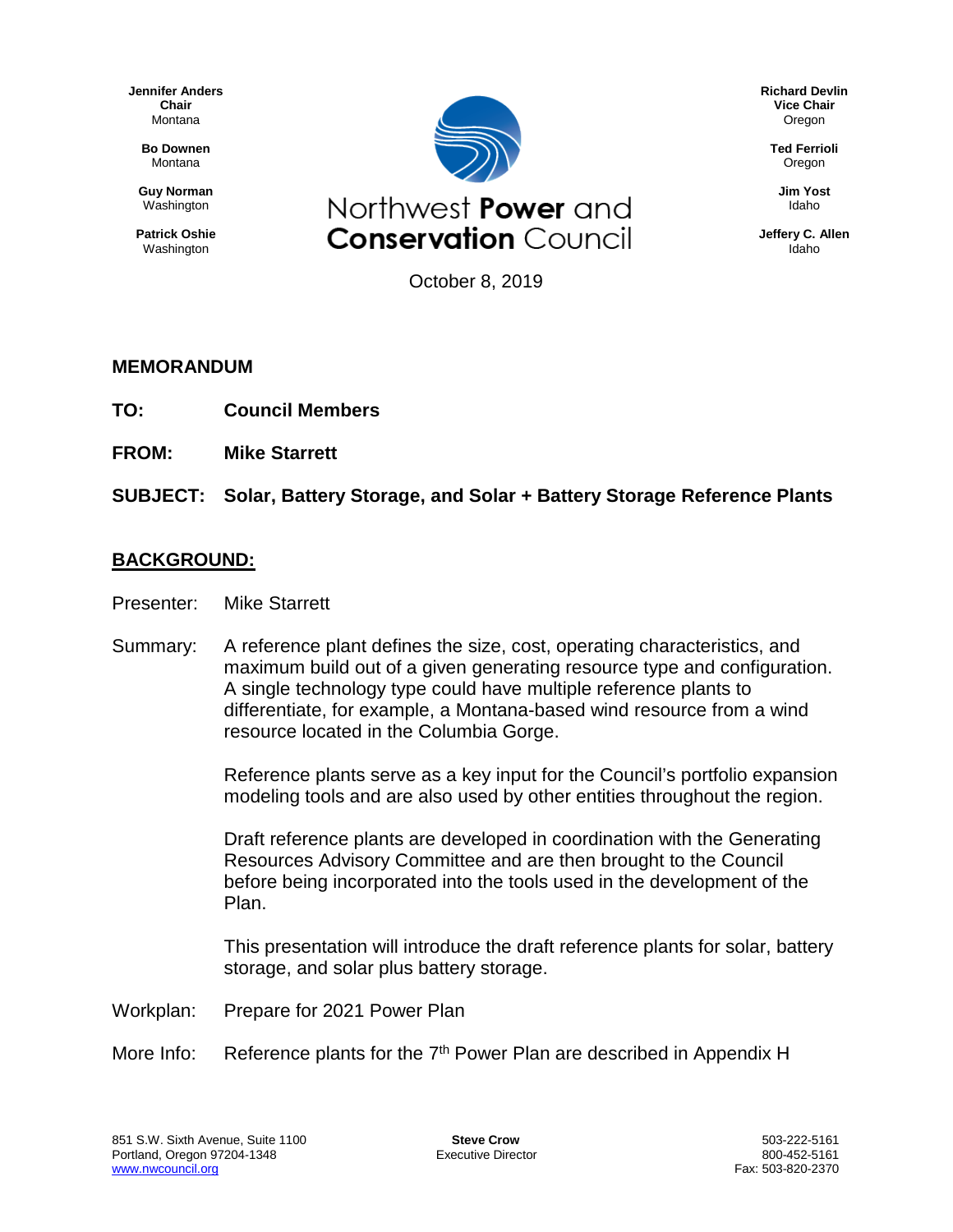

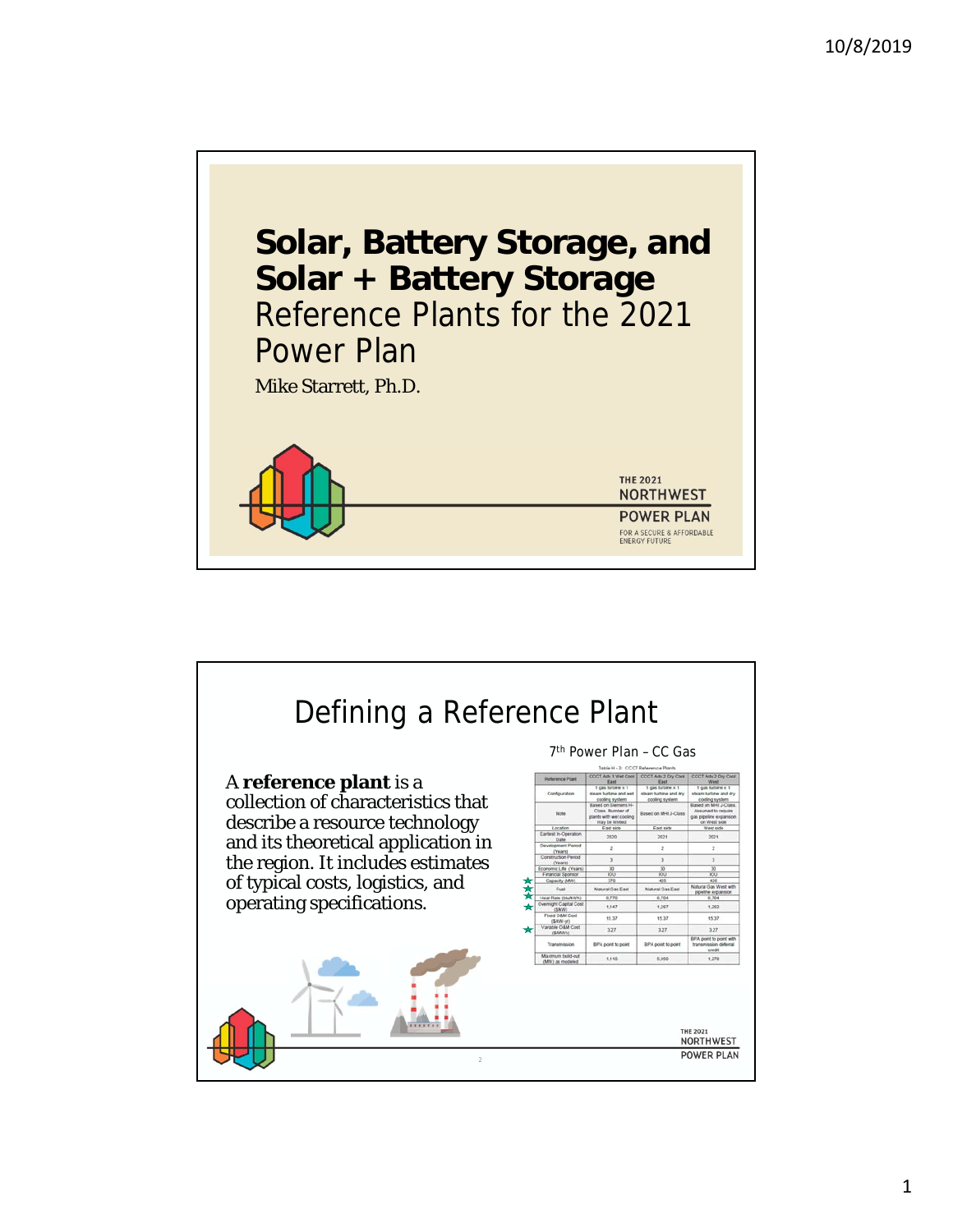

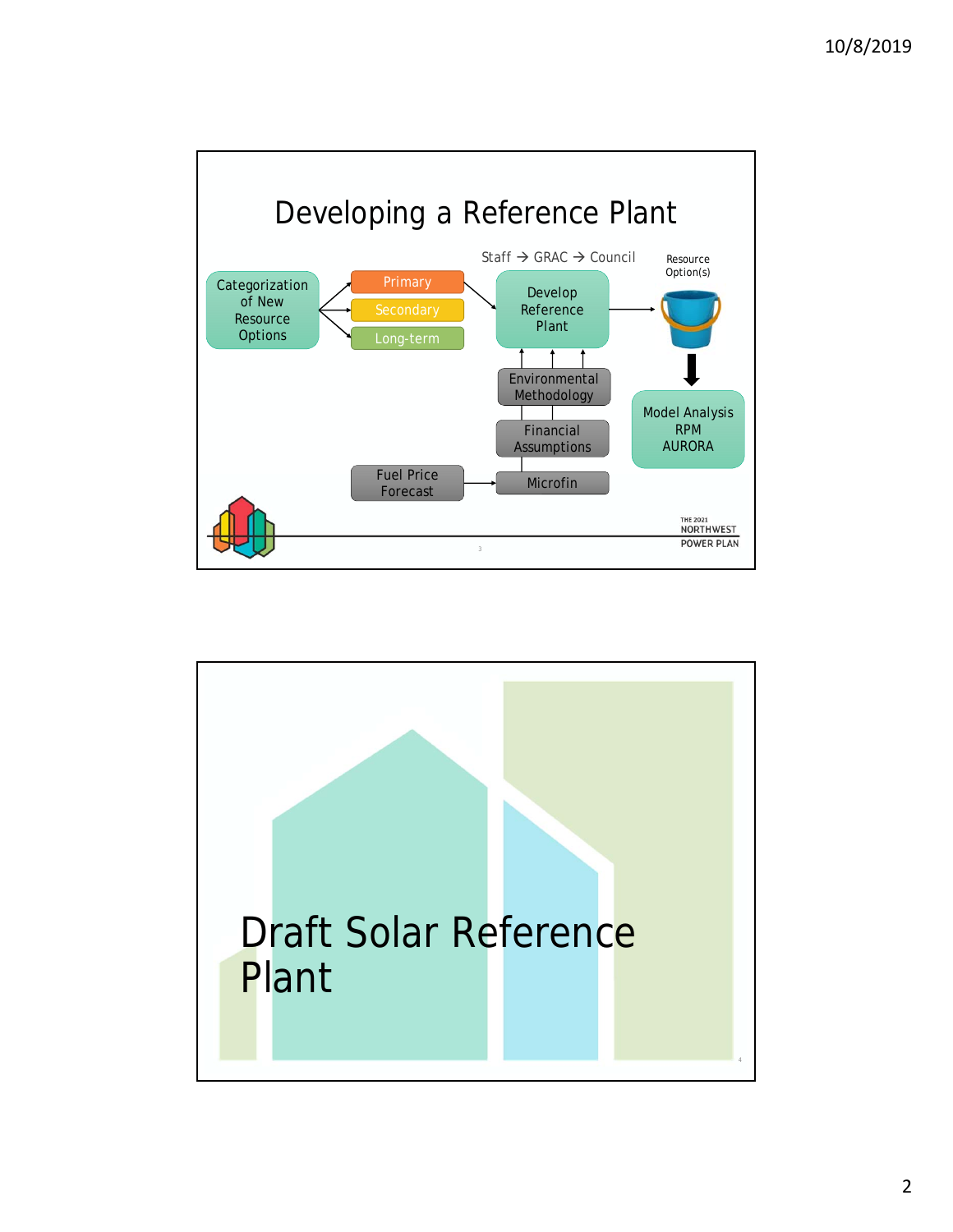| Solar in the 7 <sup>th</sup> Plan                                       |                                       |                                                                                                                      | 7 <sup>th</sup> Power Plan - Solar                                                                        |                                                                                                |                                                                                                                    |                                                                                                            |
|-------------------------------------------------------------------------|---------------------------------------|----------------------------------------------------------------------------------------------------------------------|-----------------------------------------------------------------------------------------------------------|------------------------------------------------------------------------------------------------|--------------------------------------------------------------------------------------------------------------------|------------------------------------------------------------------------------------------------------------|
|                                                                         | <b>Reference Plant</b>                | Solar PV S. ID                                                                                                       | Toble H - 11: Solar PV Reference Plants<br>Solar PV S. ID w/<br>Transmission<br>Expansion                 | Solar PV Low<br>Cost S. ID                                                                     | Salar PV W<br>WA.                                                                                                  | Solar PV Low Cost<br>W. WA                                                                                 |
| 1) S. Idaho represented high quality<br>(but somewhat limited) resource | Configuration                         | 20 MW <sub>M</sub><br><b>Installation with</b><br>crystaline<br>silicon panels<br>and single axis<br>tracker system. | 20 MW <sub>x</sub><br>installation with<br>crystaline silicon<br>panels and single<br>axis tracker system | 50 MW<br>nstalation with<br>crystaline<br>silicon panels<br>and single axis<br>tracker system. | fo MW <sub>w</sub><br>installation<br>with<br>crystaline<br>silicon panels<br>and single<br>axis tracker<br>system | 50 MW <sub>w</sub><br>installation with<br>crystalline silicon<br>panels and single<br>axis tracker system |
| 2) W. Washington represented                                            | Minite                                | <b>Mid.canne</b><br>capital cost                                                                                     | Mid-range capital<br>cost estimate                                                                        | Low range<br>capital cost                                                                      | Mid-range<br>capital cost                                                                                          | Fine ranne nanital<br>cost estimate                                                                        |
|                                                                         | Location                              | estimate<br>Southern Idaho                                                                                           | Southern Idaho                                                                                            | estimate<br>Southern Idaho                                                                     | estimate<br>Western WA                                                                                             | Western WA                                                                                                 |
| lower quality (but plentiful)                                           | Earliest In-Operation<br>Date         | 2018                                                                                                                 | 2021                                                                                                      | 2020                                                                                           | 2020                                                                                                               | 2020                                                                                                       |
| resource                                                                | <b>Development Period</b><br>(Years)  | $\overline{2}$                                                                                                       | $\overline{a}$                                                                                            | $\ddot{\phantom{a}}$                                                                           | $\overline{2}$                                                                                                     | $\rightarrow$                                                                                              |
|                                                                         | <b>Construction Period</b><br>(Years) | T.                                                                                                                   | $\mathbf{1}$                                                                                              | $\mathbf{I}$                                                                                   | ×.                                                                                                                 | $\mathbf{1}$                                                                                               |
|                                                                         | Economic Life (Years)                 | 35                                                                                                                   | 35                                                                                                        | 30 <sup>o</sup>                                                                                | 30                                                                                                                 | 30                                                                                                         |
| 3) Max Build Out <i>(i.e.</i> potential) set                            | <b>Financial Sponsor</b>              | <b>IPP</b>                                                                                                           | iPP.                                                                                                      | pp                                                                                             | pp                                                                                                                 | IPP                                                                                                        |
|                                                                         | <b>Investment Tax Credit</b>          | 30%/10%                                                                                                              | 30%/10%                                                                                                   | 30%/10%                                                                                        | 30%/10%                                                                                                            | 3046/10 %                                                                                                  |
| primarily based on commercially                                         | Capacity (MW)                         | 17.4                                                                                                                 | 17.4                                                                                                      | 48                                                                                             | 48                                                                                                                 | 48                                                                                                         |
|                                                                         | <b>Capacity Factor</b>                | 0.20                                                                                                                 | 0.20                                                                                                      | 0.26                                                                                           | 0.19                                                                                                               | 0.19                                                                                                       |
| available transmission                                                  | Overnight Capital Cost<br>(\$AW)      | 2.413                                                                                                                | 2.413                                                                                                     | 1.685                                                                                          | 2.413                                                                                                              | 1,685                                                                                                      |
| -----                                                                   | Fixed OAM Cast (\$5W)<br>YF)          | 16.63                                                                                                                | 16.63                                                                                                     | 11.62                                                                                          | 16.63                                                                                                              | 11.62                                                                                                      |
|                                                                         | Variable O&M Cost<br>(SANVA)          | $\circ$                                                                                                              | $\circ$                                                                                                   | $\circ$                                                                                        | $\circ$                                                                                                            | $\circ$                                                                                                    |
|                                                                         | Transmission                          | <b>Idaho Power</b>                                                                                                   | Transmission<br>Expansion & BPA                                                                           | Idaho Power                                                                                    | <b>BPA point to</b><br>point                                                                                       | BPA point to point                                                                                         |
|                                                                         | Maximum build-out<br>(MW) as modeled  | 642                                                                                                                  | 989                                                                                                       | 642                                                                                            | 3840                                                                                                               | 3840                                                                                                       |
|                                                                         |                                       |                                                                                                                      | * ITC at 30% through year 2019, stepping down to 10% in 2022                                              |                                                                                                |                                                                                                                    | <b>NORTHWEST</b>                                                                                           |

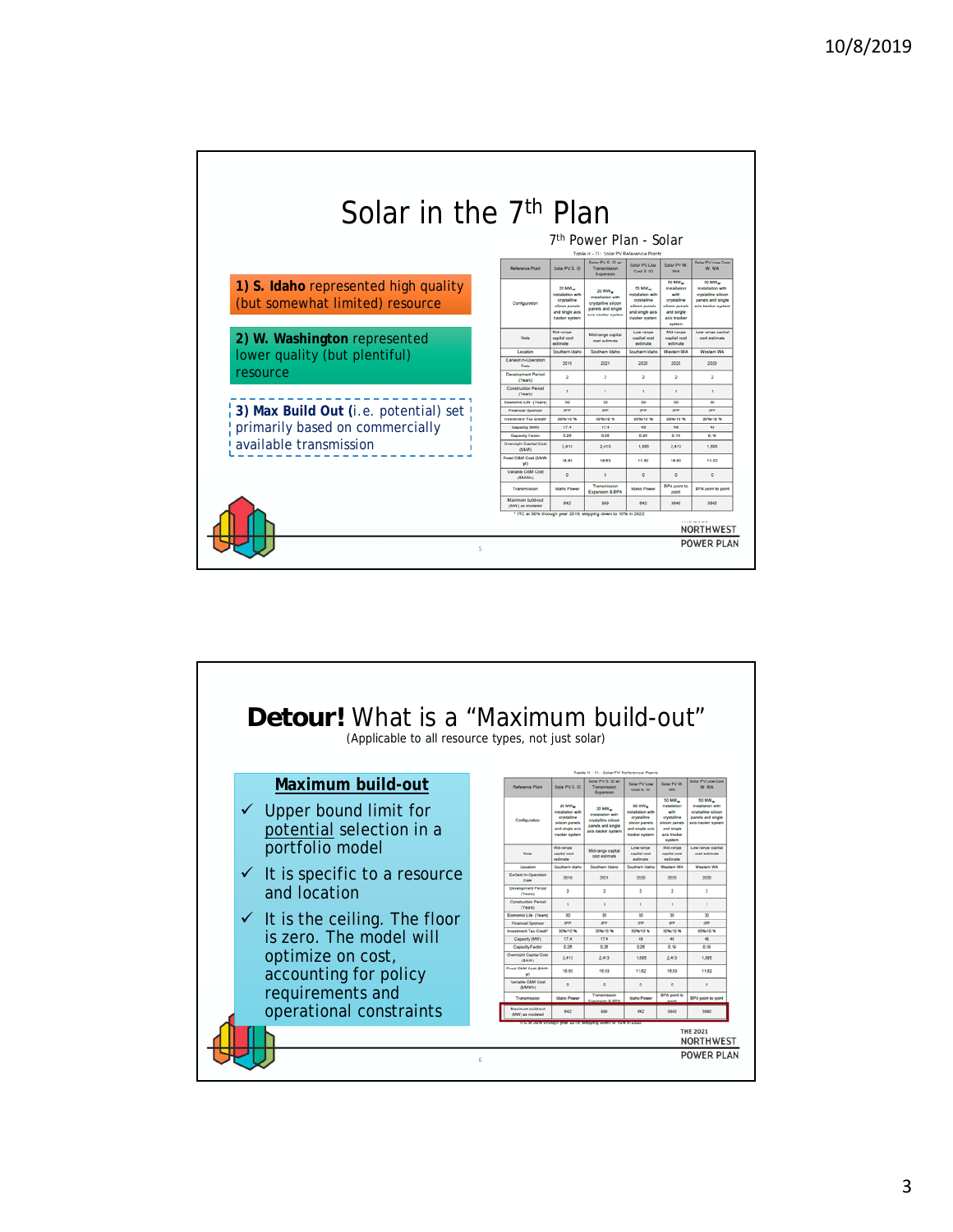

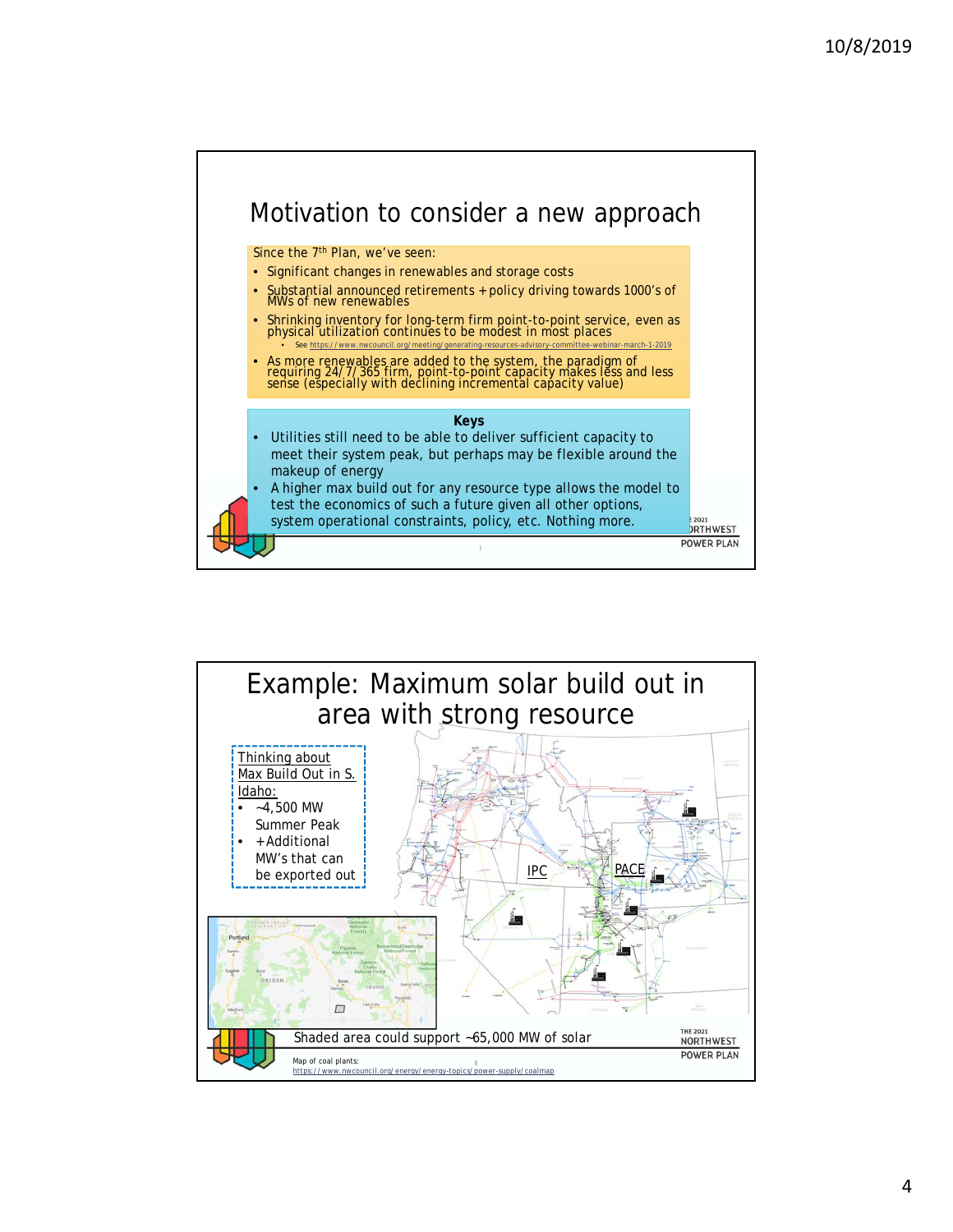

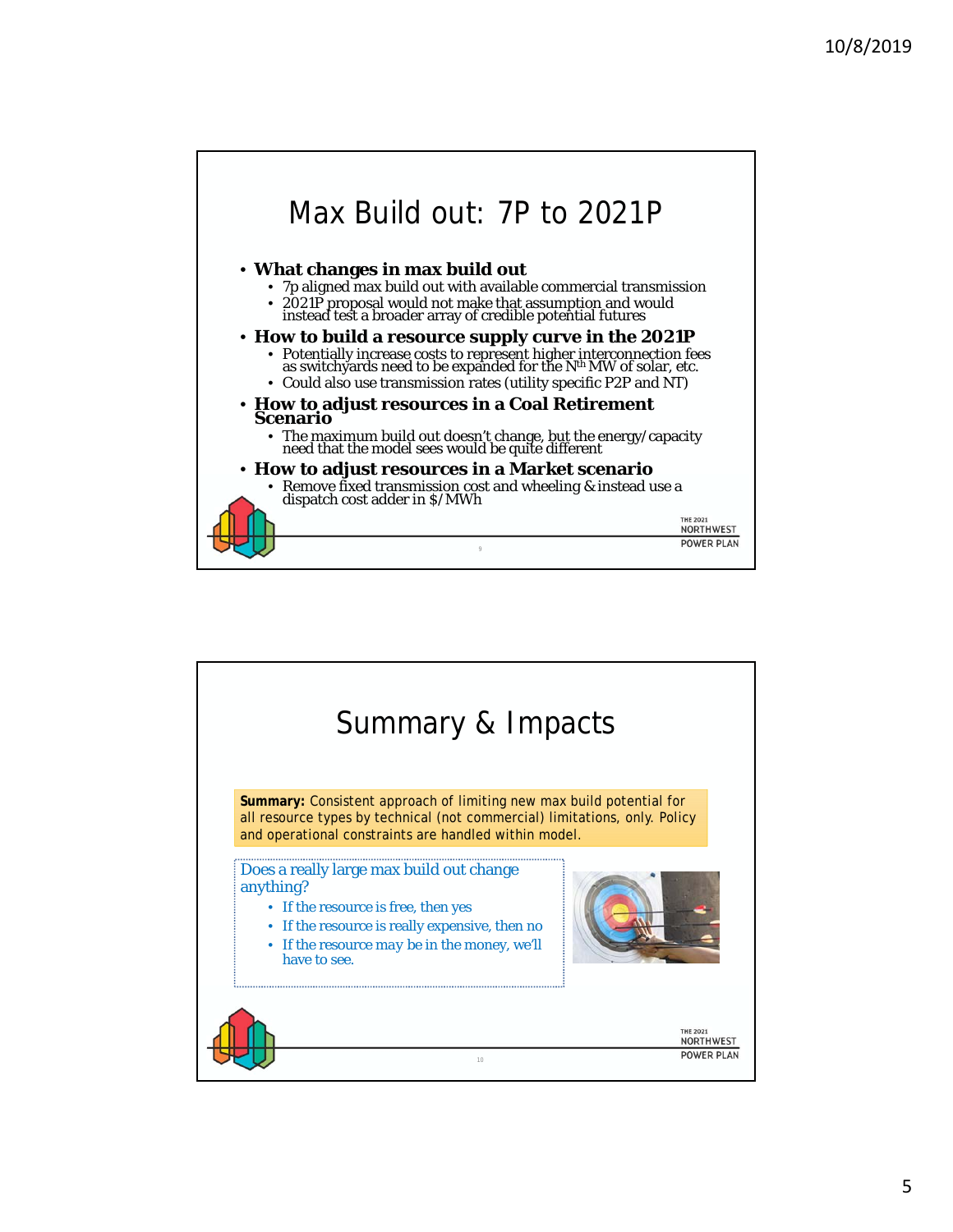

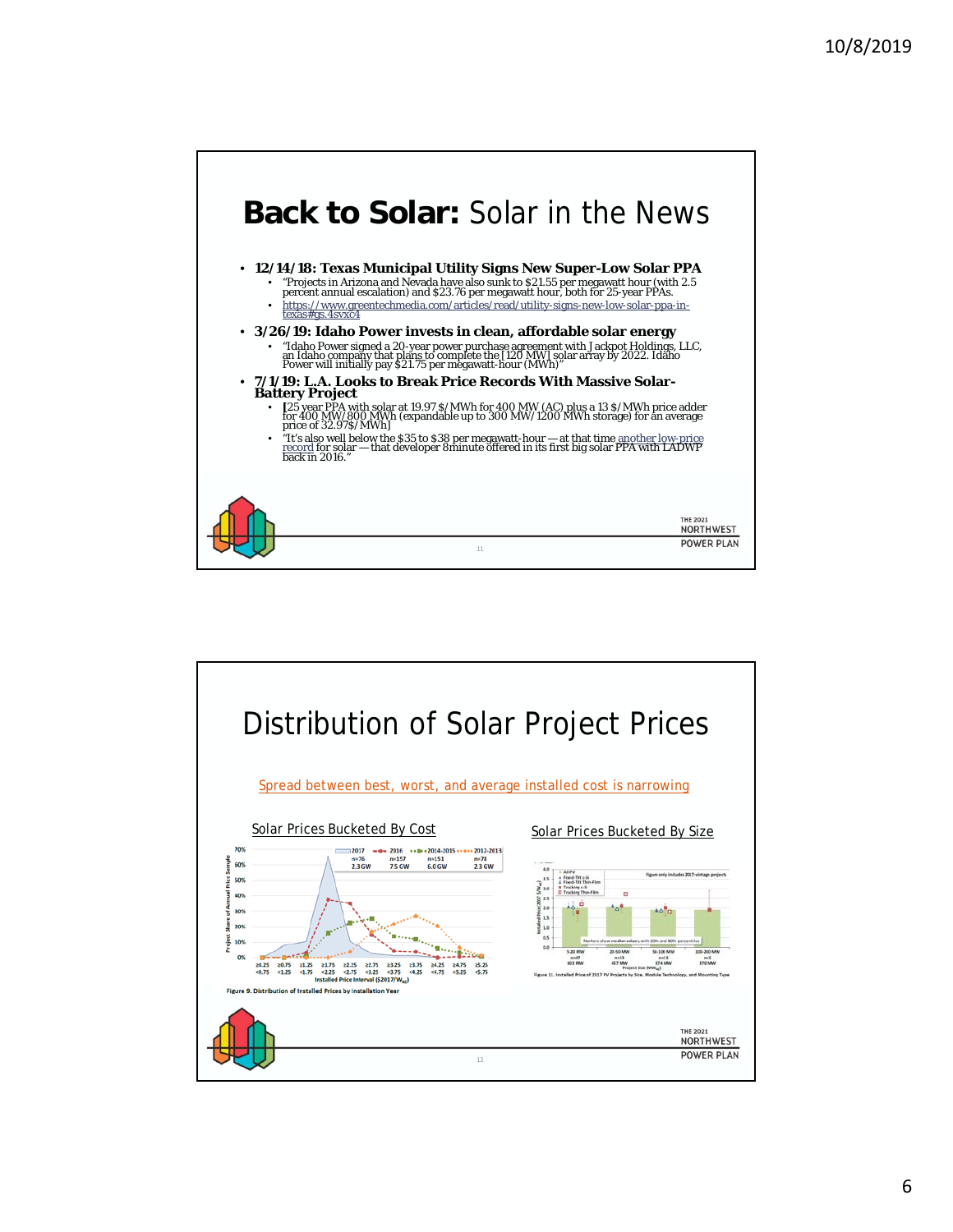

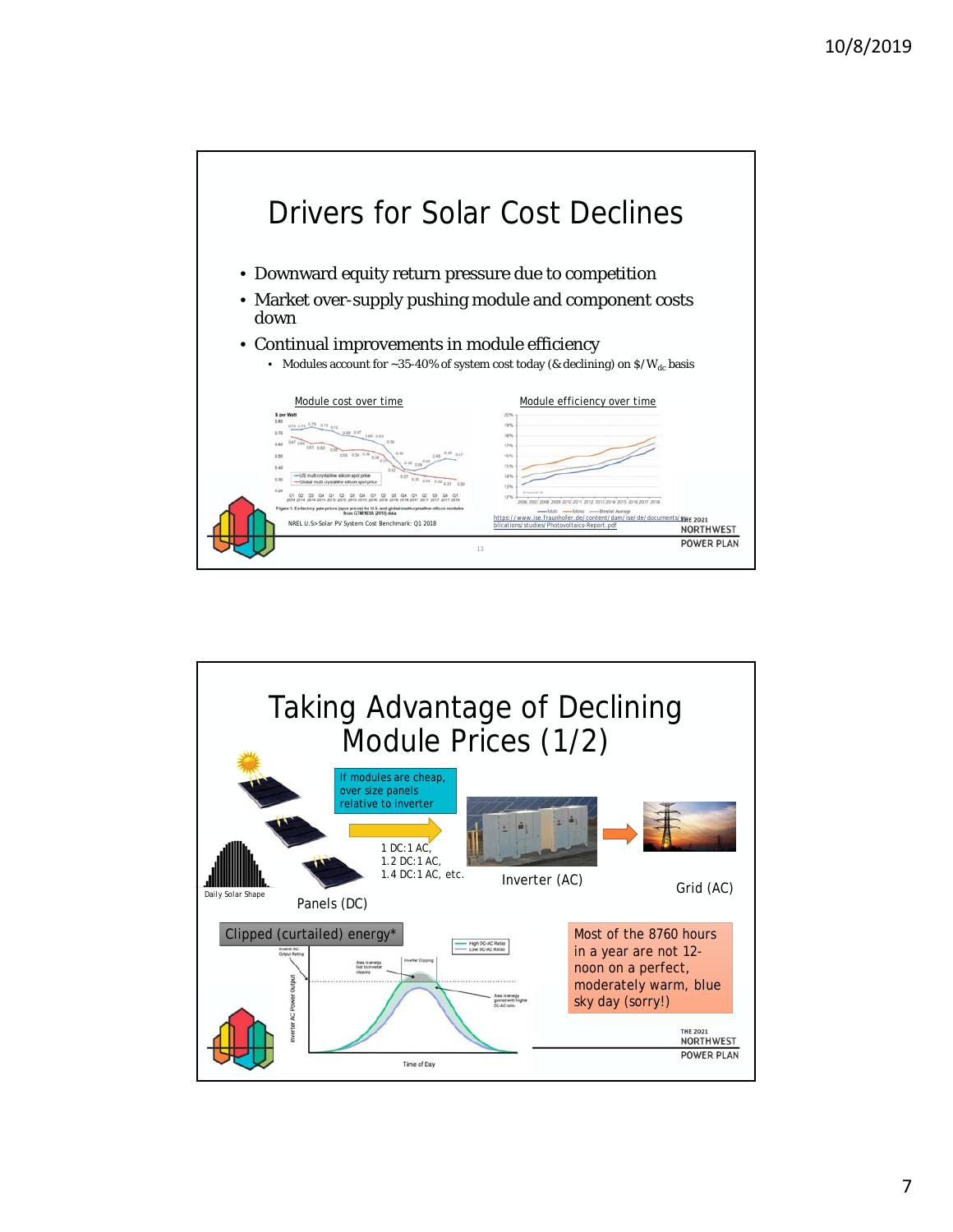



| Trends in Solar Capital Cost                                                                                 |                                                                            |                      |                          |           |            |                    |      |                               |                               |            |              |
|--------------------------------------------------------------------------------------------------------------|----------------------------------------------------------------------------|----------------------|--------------------------|-----------|------------|--------------------|------|-------------------------------|-------------------------------|------------|--------------|
| Source                                                                                                       | <b>Tech</b><br>Vintage                                                     | \$2016/<br>$kW_{AC}$ | <b>ILR</b>               |           | Source     |                    |      | <b>Tech</b><br>Vintage        | \$2016/<br>$KW_{AC}$          | <b>ILR</b> |              |
| Avista 2017 IRP                                                                                              | 2018                                                                       | 1119                 | $\overline{\phantom{a}}$ |           |            | NREL '18 ATB - Low |      | 2020                          | 1022                          | 1.2        |              |
| Avista 2019 IRP                                                                                              | 2019                                                                       | 1118                 |                          |           |            | NREL '19 ATB - Low |      | 2020                          | 1153                          | 1.3        |              |
| NREL '18 ATB - Low                                                                                           | 2018                                                                       | 1129                 | 1.2                      |           |            | NREL '18 ATB - Mid |      | 2020                          | 1157                          | 1.2        |              |
| Lazard LCOE 12.0                                                                                             | 2018                                                                       | 1208                 | $\overline{a}$           |           | <b>GTM</b> |                    |      | 2020                          |                               | $1.2*$     |              |
| NREL '18 ATB - Mid                                                                                           | 2018                                                                       | 1278                 | 1.2                      |           |            | PAC '19 200 MW ID  |      | 2020                          | 1228                          | 1.46       |              |
| 7P Midterm - Low                                                                                             | 2018                                                                       | 1350                 | 1.3                      |           |            | PAC '19 50 MW ID   |      | 2020                          | 1320                          | 1.46       |              |
| <b>F3 2019 WFCC</b>                                                                                          | 2018                                                                       | 1401                 | $\mathbb{Z}^+$           |           |            | NREL '19 ATB - Mid |      | 2020                          | 1373                          | 1.3        |              |
| <b>NREL US PV</b>                                                                                            | 2018                                                                       | 1420                 | 1.3                      |           |            |                    |      |                               |                               |            |              |
| NREL '19 ATB - Mid                                                                                           | 2018                                                                       | 1425                 | 1.3                      |           |            | <b>Straight</b>    |      | Average                       | Average                       |            | Cost         |
| GTM, PGE, 7P Mid-<br>term - High                                                                             | 2018                                                                       | $1450 -$<br>1500     | $1.2 -$<br>1.3           |           |            | Average            |      | normalizing<br>to $ILR = 1.3$ | normalizing<br>to $ILR = 1.4$ |            | <b>Delta</b> |
|                                                                                                              | <b>FYI for Boise Area</b>                                                  |                      |                          | 2018      |            | 1341               | 1414 |                               | 1522                          |            | 108          |
|                                                                                                              | 1300\$/kW <sub>AC</sub> ~= 27-42\$/MWh<br>$Low = ITC + low cost financing$ |                      |                          | 2020      |            | 1207               | 1208 |                               | 1300                          |            | 92           |
|                                                                                                              | High = $No$ ITC + conservative<br>financial assumptions                    |                      |                          | % Improv. |            | 10.5%              |      |                               | 15.7%                         |            |              |
| <b>POWER PLAN</b><br>16<br>Indicated an ILR selection by Council Staff based on source material or judgement |                                                                            |                      |                          |           |            |                    |      |                               |                               |            |              |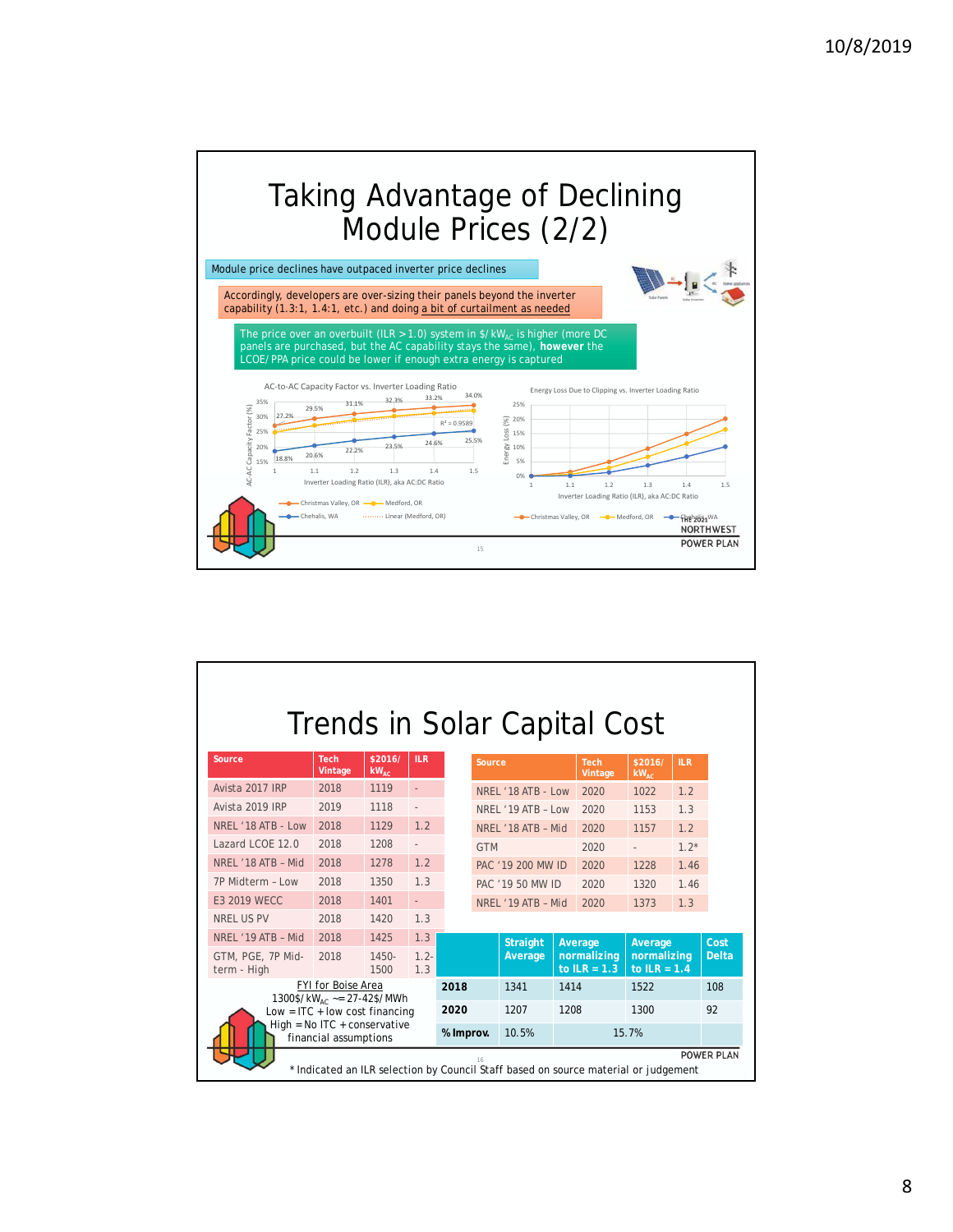## Comparison of Energy Generated

|                                    | <b>AC-AC Capacity Factor</b><br>with $ILR = 1.3$ | <b>AC-AC Capacity</b><br>Factor with $ILR = 1.4$ |
|------------------------------------|--------------------------------------------------|--------------------------------------------------|
| Western Oregon - Medford, OR       | 30.4%                                            | 31.4%                                            |
| Western Washington - Chehalis, WA  | 23.7%                                            | 24.7%                                            |
| Eastern Washington - Lind, WA      | 30.1%                                            | 31.2%                                            |
| Eastern Oregon - Klamath Falls, OR | 32.8%                                            | 33.7%                                            |
| Eastern Oregon - Burns, OR         | 31.9%                                            | 32.7%                                            |
| Idaho - Boise, ID                  | 31.3%                                            | 32.3%                                            |
| Montana - Billings, MT             | 28.8%                                            | 29.8%                                            |



| FYI, this is using the standard TMY file. May change slightly when FMY files<br>are available. Council waiting to select GCM before working with contract<br>to develop FMY files. | <b>THE 2021</b><br><b>NORTHWEST</b> |
|------------------------------------------------------------------------------------------------------------------------------------------------------------------------------------|-------------------------------------|
|                                                                                                                                                                                    | <b>POWER PLAN</b>                   |

|                                      | Solar PV - Western<br>Washington                               | Solar PV - Fast of<br>Cascades                                                                         |
|--------------------------------------|----------------------------------------------------------------|--------------------------------------------------------------------------------------------------------|
| Configuration                        | 15 MW <sub>AC</sub> mono PERC c-SI<br>with single axis tracker | 100 MW <sub>AC</sub> mono PERC c-SI<br>with single axis tracker                                        |
| Location                             | West of the Cascades in<br><b>Washington State</b>             | Areas with high solar<br>irradiance in ID & MT.<br>Southern OR, and East of<br>the Cascades in OR & WA |
| <b>Technology Vintage</b>            | 2019                                                           | 2019                                                                                                   |
| Development Period (Years)           | $\mathbf{1}$                                                   | $\mathbf{1}$                                                                                           |
| <b>Construction Period (Years)</b>   | $\mathbf{1}$                                                   | $\mathbf{1}$                                                                                           |
| Capacity (MW)                        | 15                                                             | 100                                                                                                    |
| Inverter Loading Ratio (DC:AC Ratio) | 1.4:1                                                          | 1.4:1                                                                                                  |
| Capacity Factor                      | 24.7%                                                          | 32.5%                                                                                                  |
| Overnight Capital Cost (\$/kW)       | 1.465                                                          | 1.350                                                                                                  |
| Fixed O&M Cost (\$/kW-yr)            | 14.55                                                          | 14.55                                                                                                  |
| Variable O&M (\$/MWh)                | $\Omega$                                                       | $\Omega$                                                                                               |
| Economic Life (years)                | 30                                                             | 30                                                                                                     |
| <b>Financial Sponsor</b>             | <b>IPP</b>                                                     | IPP                                                                                                    |
| Transmission                         | <b>PSF NT</b>                                                  | <b>TBD</b>                                                                                             |
| Max Build Out                        | <b>TBD</b>                                                     | 10,000 MW+ (Exact # TBD)                                                                               |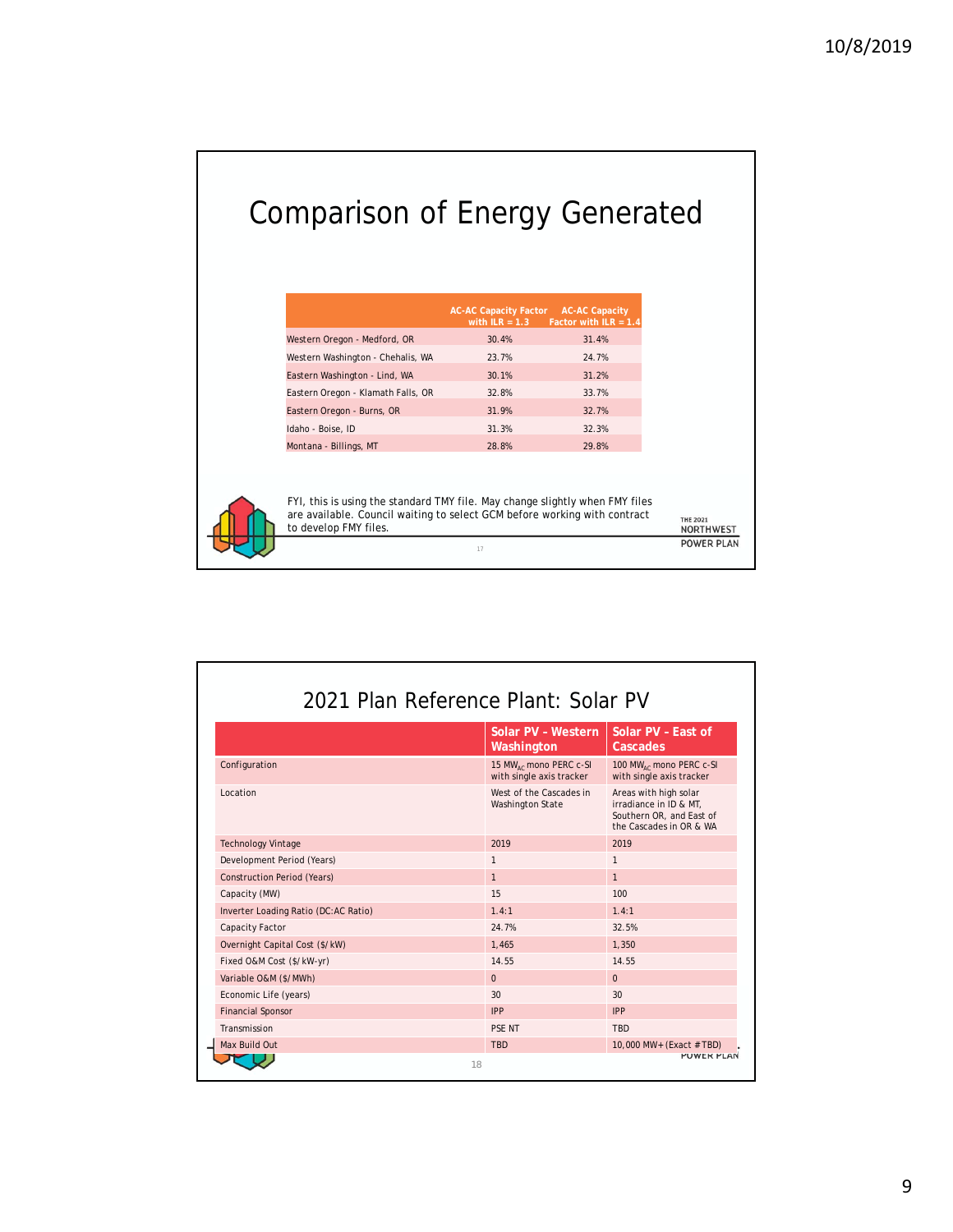

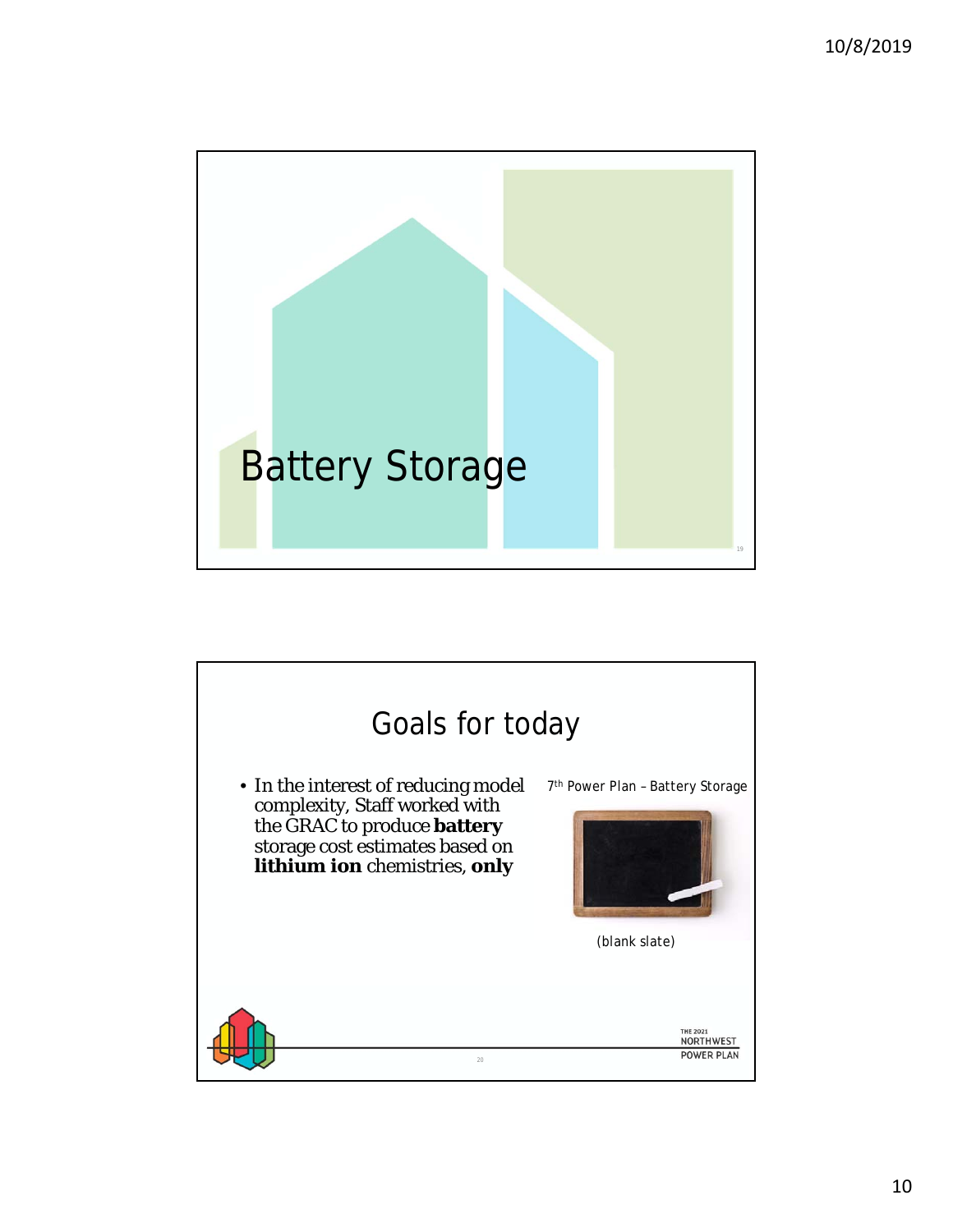

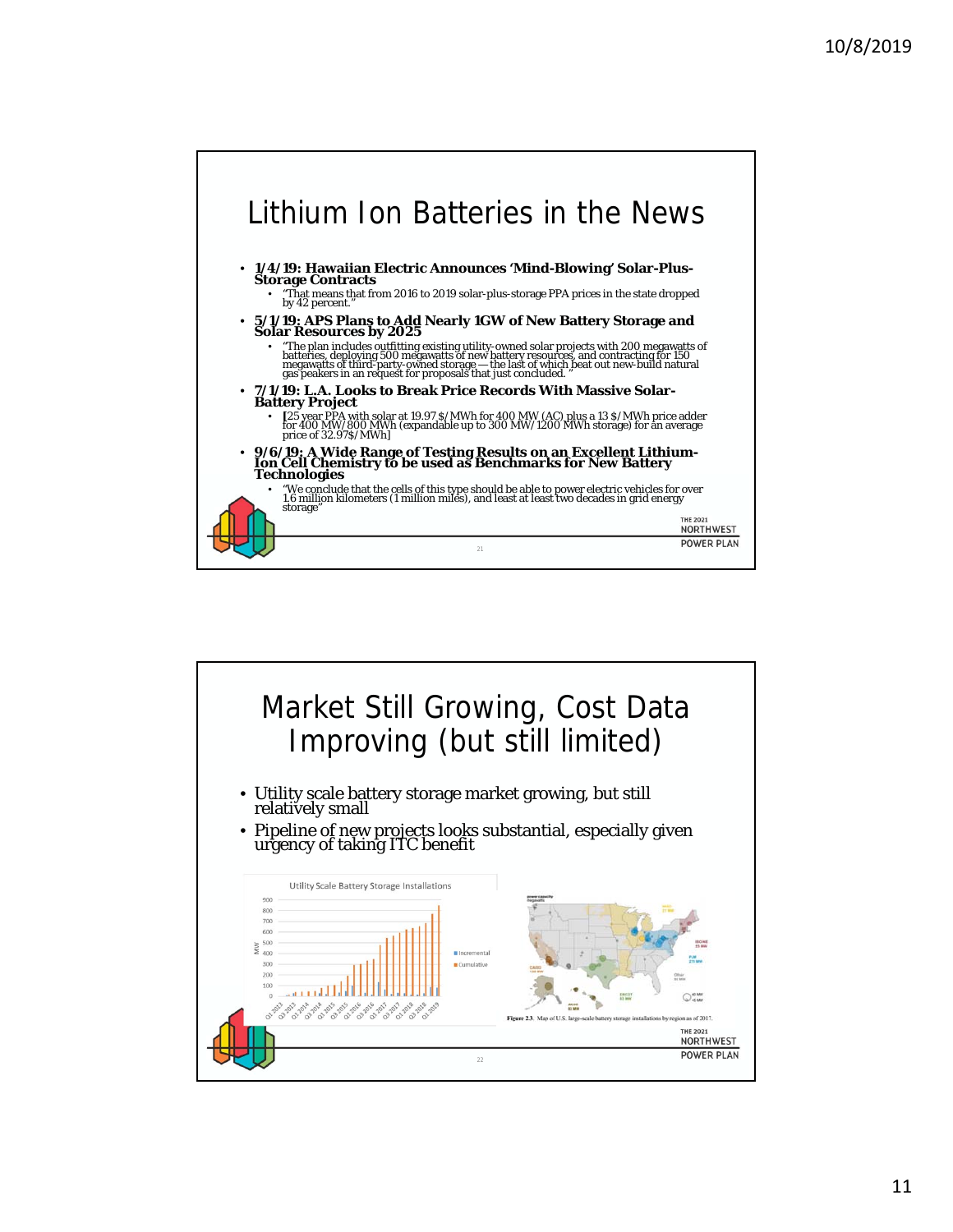

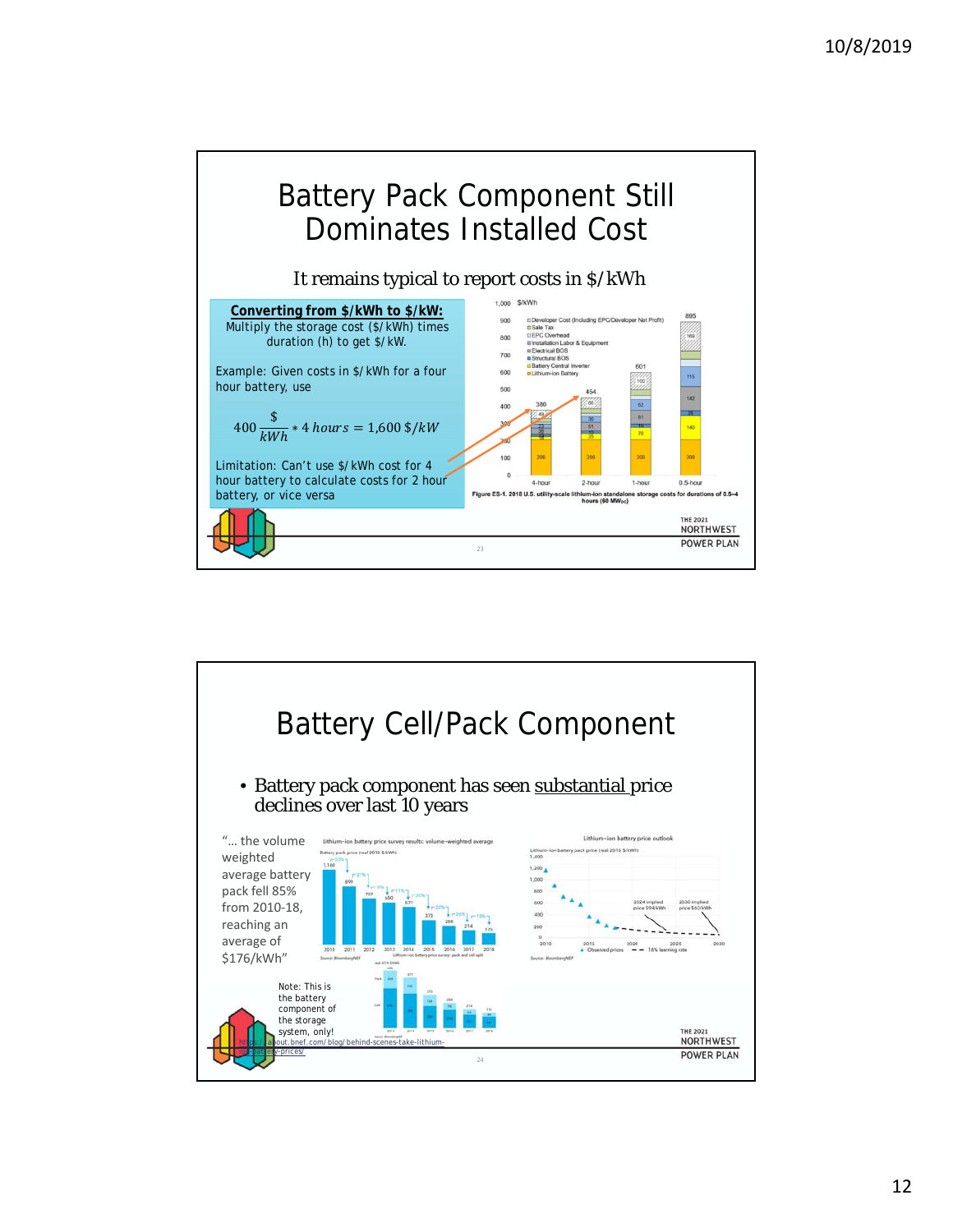| Trends in Standalone Lithium Ion |
|----------------------------------|
| Capital Cost                     |

| Source                                    | <b>Tech</b><br>Vintage | \$2016/kW | <b>Hours</b>             | Source                                    |                        | <b>Tech</b><br>Vintage | \$2016/kW    | <b>Hours</b>                     |
|-------------------------------------------|------------------------|-----------|--------------------------|-------------------------------------------|------------------------|------------------------|--------------|----------------------------------|
| Lazard LCOS $4.0 - Low$                   | 2018                   | 1102      | $\overline{4}$           | <b>PGF '19 IRP</b>                        |                        | 2018                   | 884          | $\overline{2}$                   |
| Avista '19 IRP                            | 2020                   | 1390      | $\overline{4}$           | GTM - Low                                 |                        | 2018                   | 1160         | $\overline{2}$                   |
| <b>F3 '19 WFCC</b>                        | 2018                   | 1450      | $\overline{4}$           | <b>GTM - Median</b><br><b>PSE '19 IRP</b> |                        | 2018<br>2018           | 1377<br>1498 | $\overline{2}$<br>$\overline{2}$ |
| NRFL '19 ATB                              | 2018                   | 1459      | 4                        |                                           |                        |                        |              |                                  |
| <b>NWPCC Storage</b><br>Whitepaper - Low  | 2017                   | 1480      |                          | GTM - High<br>PAC '19 IRP (small)         |                        | 2018<br>2018           | 1619<br>2527 | $\overline{2}$<br>$\overline{2}$ |
| GTM - Low                                 | 2018                   | 1544      | $\overline{4}$           |                                           |                        |                        |              |                                  |
| PAC '19 IRP (large)                       | 2020                   | 1707      | $\overline{4}$           |                                           |                        |                        |              |                                  |
| Lazard LCOS 4.0 - High                    | 2018                   | 1753      | 4                        |                                           |                        |                        |              |                                  |
| PGE '19 IRP                               | 2018                   | 1838      | $\overline{6}$           |                                           | 2018 - 2020 Average    |                        |              | <b>Implied</b>                   |
| GTM - Median                              | 2018                   | 2029      | $\overline{4}$           |                                           | \$2016/kW (Large only) |                        |              | \$2016/kWh                       |
| GTM - High                                | 2018                   | 2512      | $\overline{4}$           | 2 Hour                                    | 1308                   |                        | 654          |                                  |
| <b>PSE '19 IRP</b>                        | 2018                   | 2590      | $\overline{4}$           |                                           |                        |                        |              |                                  |
| PAC '19 IRP (small)                       | 2020                   | 3297      | $\overline{4}$           | 4 Hour                                    | 1761                   |                        | 440          |                                  |
| <b>NWPCC Storage</b><br>Whitepaper - High | 2017                   | 3600      | $\overline{\phantom{a}}$ |                                           |                        |                        |              | <b>THE 2021</b>                  |
|                                           |                        |           |                          |                                           |                        |                        |              | <b>NORTHWEST</b>                 |
|                                           |                        |           |                          | 25                                        |                        |                        |              | <b>POWER PLAN</b>                |

|                                | <b>Standalone</b><br><b>Battery Storage -</b><br><b>Four Hour</b> |                              |
|--------------------------------|-------------------------------------------------------------------|------------------------------|
| Configuration                  | 100 MW, 400 MWh<br>Lithium Ion Battery<br>Storage                 |                              |
| Capacity (MW)                  | 100                                                               |                              |
| Energy (MWh)                   | 400                                                               |                              |
| Round Trip Efficiency          | 88%                                                               |                              |
| <b>Financial Sponsor</b>       | <b>IOU</b>                                                        |                              |
| Economic Life (years)          | 15                                                                |                              |
| Overnight Capital Cost (\$/kW) | 1400                                                              |                              |
| Fixed O&M Cost (\$/kW-yr)      | 31                                                                |                              |
|                                |                                                                   | <b>THE 2021</b><br>NORTHWEST |
| 26                             |                                                                   | <b>POWER PLAN</b>            |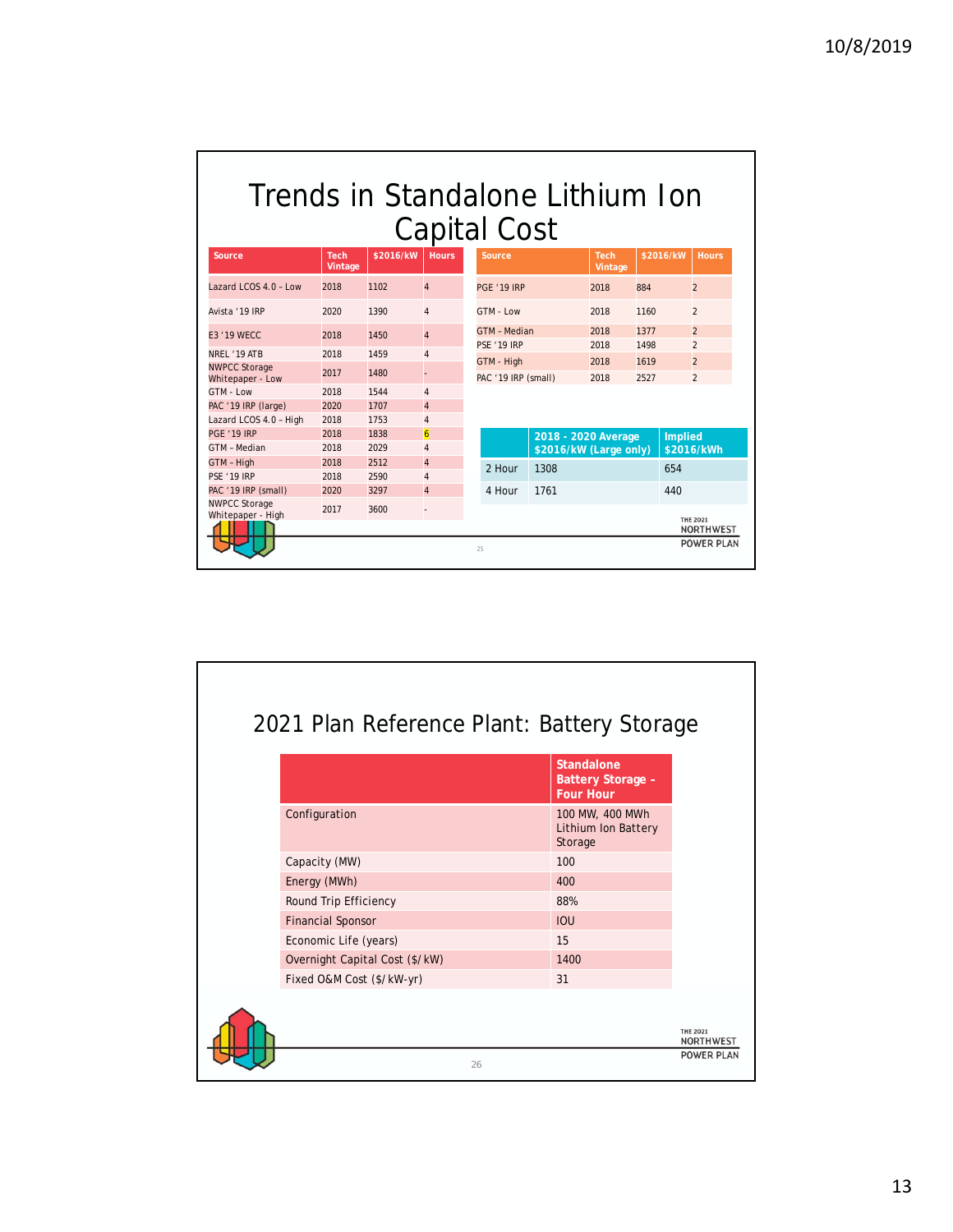

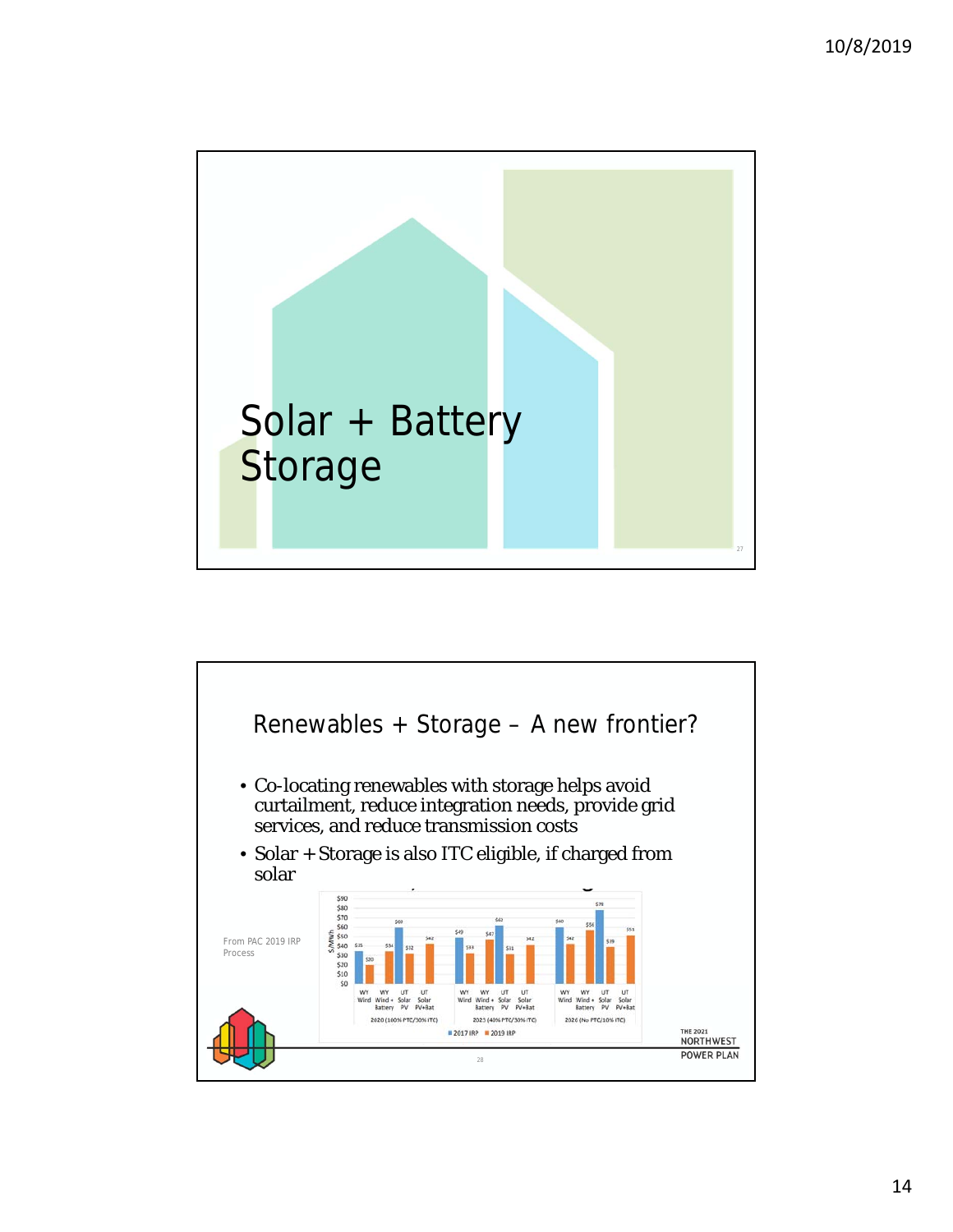